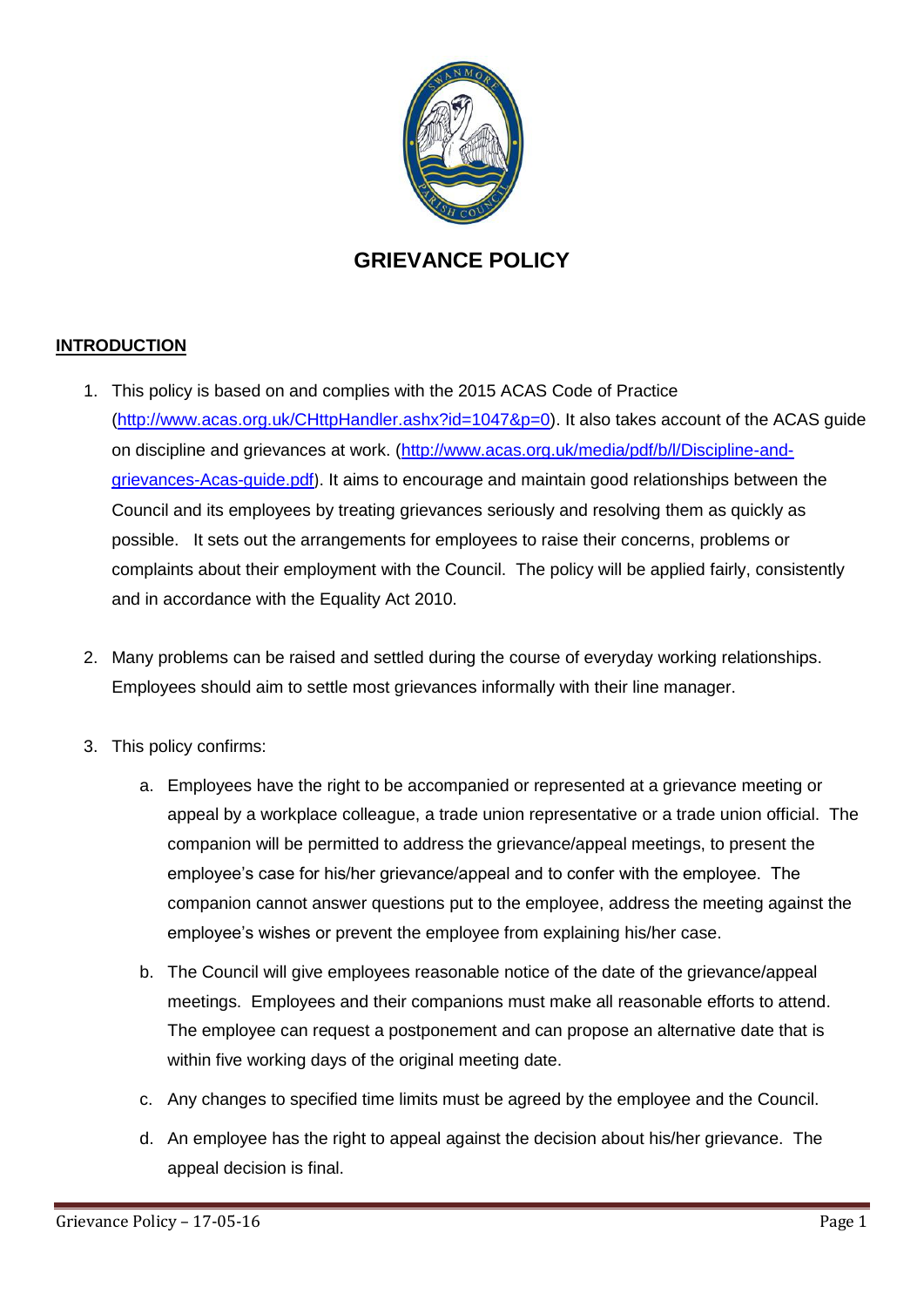- e. Information about an employee's grievance will be restricted to those involved in the grievance process. A record of the reason for the grievance, its outcome and action taken is confidential to the employee. The employee's grievance records will be held by the Counicl in accordance with the Data Protection Action 1998.
- f. Recordings of the proceedings at any stage of the grievance procedure are prohibited, unless agreed as a reasonable adjustment that takes account of an employee's medical condition.
- g. If an employee who is already subject to a disciplinary process raises a grievance, the grievance will normally be heard after completion of the disciplinary procedure.
- h. If a grievance is not upheld, no disciplinary action will be taken against an employee if he/she raised the grievance in good faith.
- i. The Council may consider mediation at any stage of the grievance procedure where appropriate, (for example where there have been communication breakdowns or allegations of bullying or harassment). Mediation is a dispute resolution process which requires the Council's and the employee's consent.
- 4. The Council and its employees benefit if grievances are resolved informally and as quickly as possible. As soon as a problem arises, the employee should raise it with his/her manager to see if an informal solution is possible. Both should try to resolve the matter at this stage. If the employee does not want to discuss the grievance with his/her manager (for example, because it concerns the manager), the employee should contact the Chairman of the staffing committee or, if appropriate, another member of the staffing committee.
- 5. If it is not possible to resolve the grievance informally, the employee may submit a formal grievance. It should be submitted in writing to the Chairman of the staffing committee.
- 6. The staffing committee will appoint a sub-committee of three members to investigate the grievance. The sub-committee will appoint a Chairman from one of its members. No councillor with direct involvement in the matter shall be appointed to the sub-committee.
- 7. The sub-committee will investigate the matter before the grievance meeting which may include interviewing others (e.g. employees, councillors or members of the public).
- 8. Within ten working days of the Council receiving the employee's grievance, the employee will be asked, in writing, to attend a grievance meeting. The sub-committee's letter will include the following:
	- a. The names of its Chairman and other members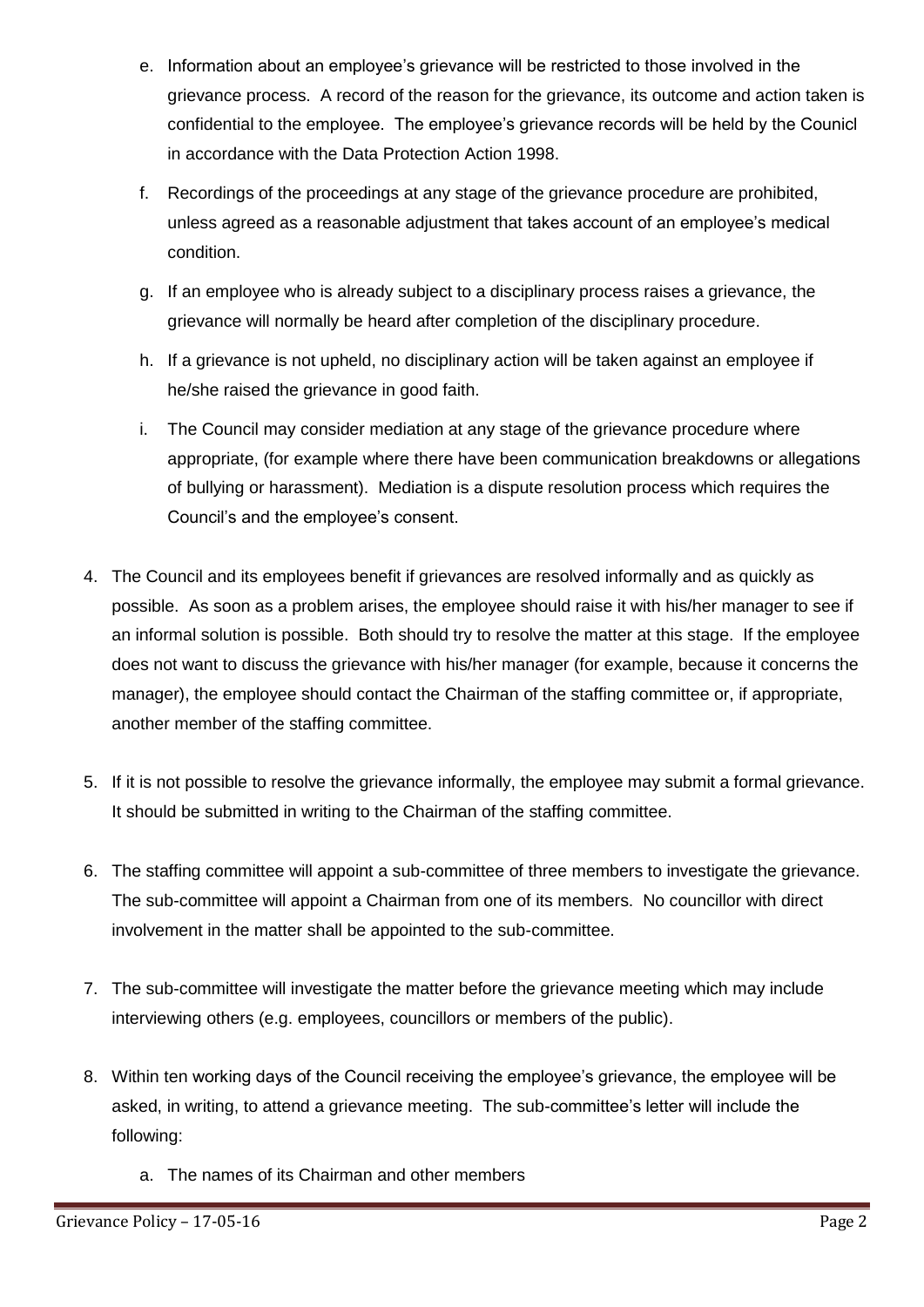- b. A summary of the employee's grievance based on his/her written submission
- c. The date, time and place for the meeting. The employee will be given reasonable notice of the meeting which will be within twenty-five working days of when the Council received the grievance.
- d. The employee's right to be accompanied by a workplace colleague, a trade union representative or a trade union official.
- e. A copy of the Council's grievance policy
- f. Confirmation that, if necessary, witnesses may attend on the employee's behalf and that the employee should provide the names of his/her witnesses at least five working days before the meeting.
- g. Confirmation that the employee will provide the Council with any supporting evidence at least five working days before the meeting.
- 9. At the grievance meeting:
	- a. The Chairman will introduce the members of the sub-committee to the employee.
	- b. The employee (or companion) will set out the grievance and present the evidence.
	- c. The Chairman will ask the employee what action he/she wants the Council to take.
	- d. Any member of the sub-committee and the employee (or the companion) may question any witness.
	- e. The employee (or companion) will have the opportunity to sum up the case.
	- f. The Chairman will provide the employee with the sub-committee's decision, in writing, within five working days of the meeting. The letter will notify the employee of the action, if any, that the Council will take and of the employee's right to appeal.
	- g. A grievance meeting may be adjourned to allow matters that were raised during the meeting to be investigated by the sub-committee.
- 10. If an employee decides that his/her grievance has not been satisfactorily resolved by the subcommittee, he/she may submit a written appeal to the staffing committee. An appeal must be received by the Council within five working days of the employee receiving the sub-committee's decision and must specify the grounds of appeal.
- 11. Appeals may be raised on a number of grounds, e.g.:
	- a. A failure by the Council to follow its grievance policy